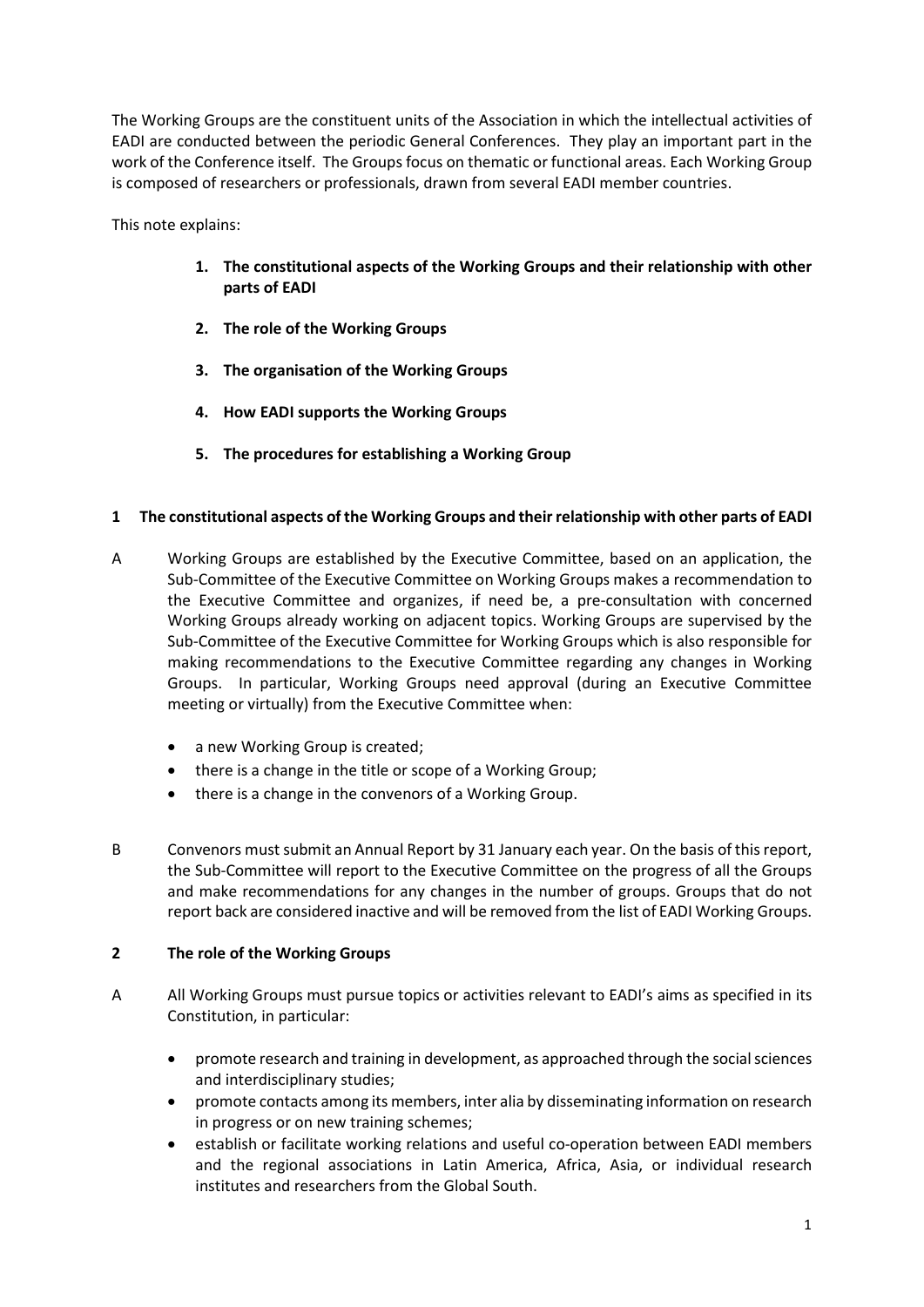- B Working Groups differ in how they approach their objectives. EADI recognises three types of Working Groups:
	- a network of institutes and individuals to exchange information, discuss research in progress, and publish completed research. Their activities may include newsletters, electronic conferences, seminars, and exchanges of research;
	- a group jointly pursuing research on a specific topic, with the intention of reporting the findings in a publication at the end of its work;
	- a group providing joint input or service to development research or training.

## 3 The organisation of the Working Groups

- A Each Working Group is responsible for the planning, management, financing and implementation of its activities, in accordance with its programme.
- B Each Working Group must have a minimum of two convenors who are responsible for ensuring that it carries out its programme and that its work is of high quality.
- C Each Group must submit an Annual Report to the Sub-Committee on Working Groups by 31 January of each year.
- D Each Working Group can include in its programme an appropriate contribution to each General Conference including, but not limited to, panels and roundtables. The Convenors of each Group are responsible for issuing call for contributions, selecting contributions, organizing feedback and communicating with participants. Separate convening guidelines for activities at the General Conferences will apply. These guidelines will be set up for each conference individually by the Executive Committee and be communicated to the Convenors.
- E Working Groups are responsible for informing all members of EADI about their activities and their research results. This includes providing output for EADI media outlets regularly.
- F Publications arising out of the programmes of Working Groups should include the Working Group in their acknowledgements. EADI encourages publication in one of the EADI publications.

### 4 How EADI supports Working Groups

The Working Group Sub-Committee is the focal point for the Convenors of Working Groups. All reports and requests should be addressed to it and sent through the Executive Secretary.

A Contacts and Advice: EADI is an extensive network, and is connected to many others, both in Europe and in developing countries. It can offer contacts and advice. It can provide information on sources of funding and conditions for using these. It encourages EADI Working Groups to co-operate with each other, and can assist in this. It can also provide an introduction to national Working Groups On the basis of the information supplied by Working Groups, EADI advises new members (or members seeking contacts) on Working Groups appropriate to their interests.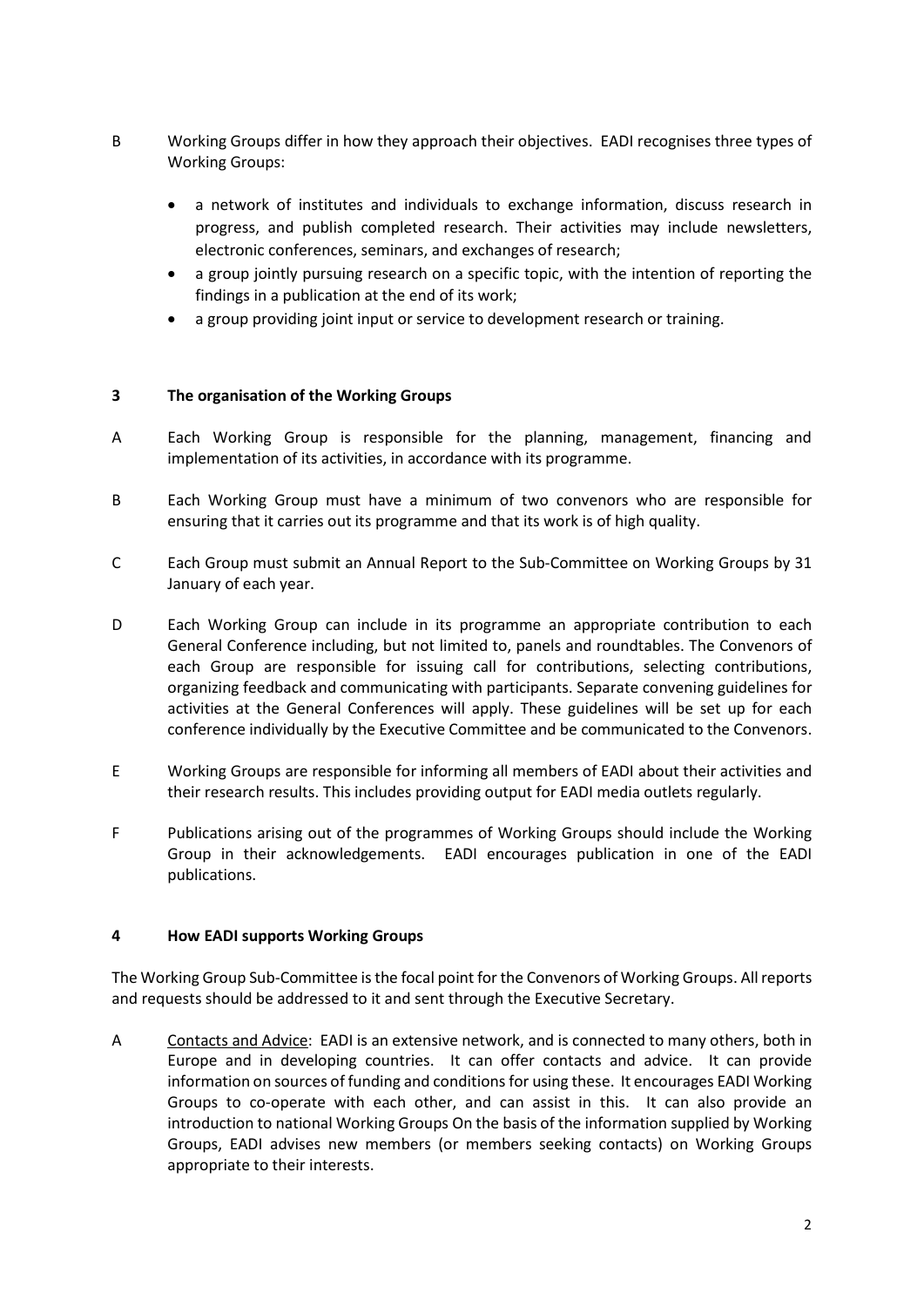- B Exchange of information and publicity: The EADI web site and newsletters report the activities of the Working Groups. The electronic newsletter is particularly suitable for notices of meetings or calls for papers. The EADI Annual Report will include the annual reports of the Working Groups.
- C Publication: EADI offers three forms of publication
	- the European Journal of Development Research articles should be submitted to the editor. This is intended to be the major vehicle for the output of the Working Groups, especially those of the network type;
	- the EADI Book Series proposals should be submitted to the Publications Sub-Committee. This is particularly suitable for Working Groups pursuing a specific topic. The Convenors are responsible for ensuring the quality of material submitted;
	- the EADI Website material should be submitted to the Secretariat.
- D Participation in the General Conference: The General Conference provides an opportunity for Working Groups to disseminate their research and their programme to a wide variety of participants from all European countries and globally, to co-ordinate with other Working Groups, and to identify other researchers who share their interests. It can offer the opportunity to invite speakers from outside the Group.
- E Financial support: There is a possibility of limited financial support for specific needs. EADI issues a competitive Call for Activities indicating the financial amount available twice annually. The Working groups have to fill in a standard funding application form provided by the EADI Secretariat. The proposal should contain a brief description of the activity, the expected outcome (i.e. a publication), a budget including the amount requested. Costs for travel, accommodation and catering can be supported, but no personnel costs. The focus of the travel costs should be on speakers and participants from the Global South. The proposal should be submitted to the Secretariat. A decision will be taken either by the Executive Committee or the Management Committee, depending on the date of the submission of the proposal. Proposals can be submitted at any time, but it is recommended to combine it with the Annual Report of the Working Group. A narrative and financial report with a breakdown of costs and accompanying vouchers should be sent to the Secretariat after the activity.